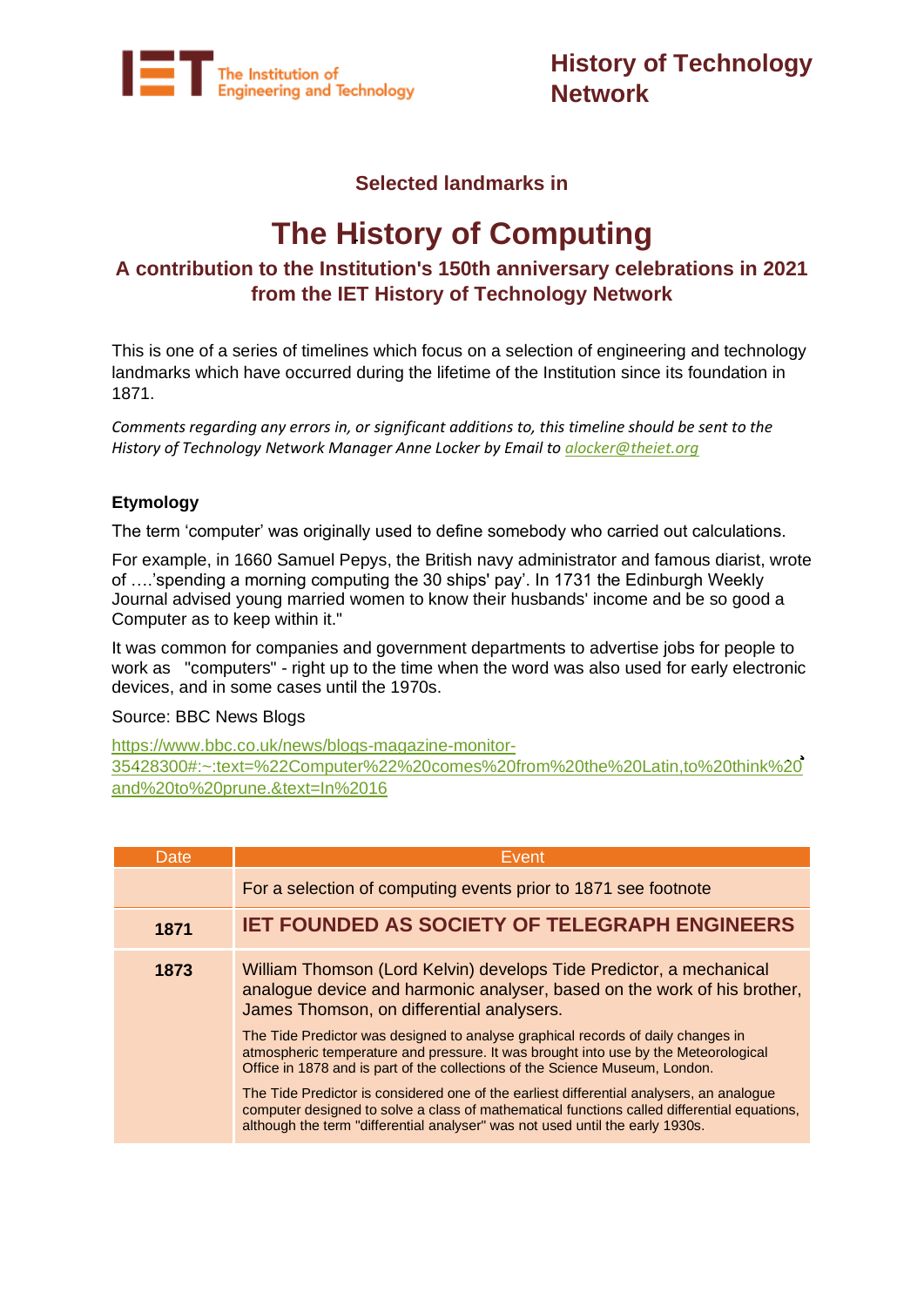| <b>Date</b> | Event                                                                                                                                                                                                                                                                                                                                                                                                                                                                                                                                                                                                                                                                                                                            |
|-------------|----------------------------------------------------------------------------------------------------------------------------------------------------------------------------------------------------------------------------------------------------------------------------------------------------------------------------------------------------------------------------------------------------------------------------------------------------------------------------------------------------------------------------------------------------------------------------------------------------------------------------------------------------------------------------------------------------------------------------------|
| 1873        | <b>QWERTY keyboard layout devised by Christopher Latham Sholes and</b><br>sold to Remington for their early typewriters.                                                                                                                                                                                                                                                                                                                                                                                                                                                                                                                                                                                                         |
| 1875        | Anna Winlock became a "computer" for the Harvard Observatory in 1875.<br>Women were hired as "computers", especially for astronomy calculations<br>and classification, from the mid-1800s and many went on to make<br>contributions to astronomy in their own right.<br>Prominent examples of female "computers" who made contributions to<br>astronomy include Maria Mitchell, discoverer of comet 1847 VI later<br>known as "Miss Mitchell's Comet" and professor of astronomy at Vassar<br>College from 1865 onwards and Annie Jump Cannon, creator of the<br>Harvard Classification Scheme, the first serious attempt to organise and<br>classify stars based on their temperatures and spectral types, and a<br>suffragist. |
|             | 1880 to 1889                                                                                                                                                                                                                                                                                                                                                                                                                                                                                                                                                                                                                                                                                                                     |
| 1887        | Comptometer – the first successful key driven calculating machine<br>introduced by Dorr E Felt in the USA. The Comptometer was made from<br>1887 until the 1970s, when it was largely replaced by electronic<br>calculators.                                                                                                                                                                                                                                                                                                                                                                                                                                                                                                     |
| 1889        | Punched card technology adopted by Herman Hollerith see footnote                                                                                                                                                                                                                                                                                                                                                                                                                                                                                                                                                                                                                                                                 |
| 1890        | Hollerith design a tabulating machine for the 1890 U.S census                                                                                                                                                                                                                                                                                                                                                                                                                                                                                                                                                                                                                                                                    |
| 1896        | Herman Hollerith establishes the Tabulating Machine Company, renamed<br>the International Business Machines Corporation (IBM) in 1924, one of<br>the leading data processing companies from the late nineteenth century<br>onwards.                                                                                                                                                                                                                                                                                                                                                                                                                                                                                              |
| 1898        | A.A. Michelson and S.W. Stroud developed a "new" harmonic analyser,<br>usually referred to as Michelson's Harmonic Analyzer. This analogue<br>computing device was capable of analysing harmonic series.                                                                                                                                                                                                                                                                                                                                                                                                                                                                                                                         |
|             | 1930 to 1939                                                                                                                                                                                                                                                                                                                                                                                                                                                                                                                                                                                                                                                                                                                     |
| 1930        | Harold Locke Hazen and Vannevar Bush developed the first widely used<br>practical general-purpose differential analyser at MIT, possibly building on<br>the work of Lord Kelvin's Tide Predictor.<br>In 1931, Bush introduced the term "differential analyzer" [US spelling] to<br>describe this type of analogue computing device which was used to solve<br>differential equations.<br>Their differential analyser is considered the precursor to the digital<br>computer and could solve a number of mathematical problems.                                                                                                                                                                                                   |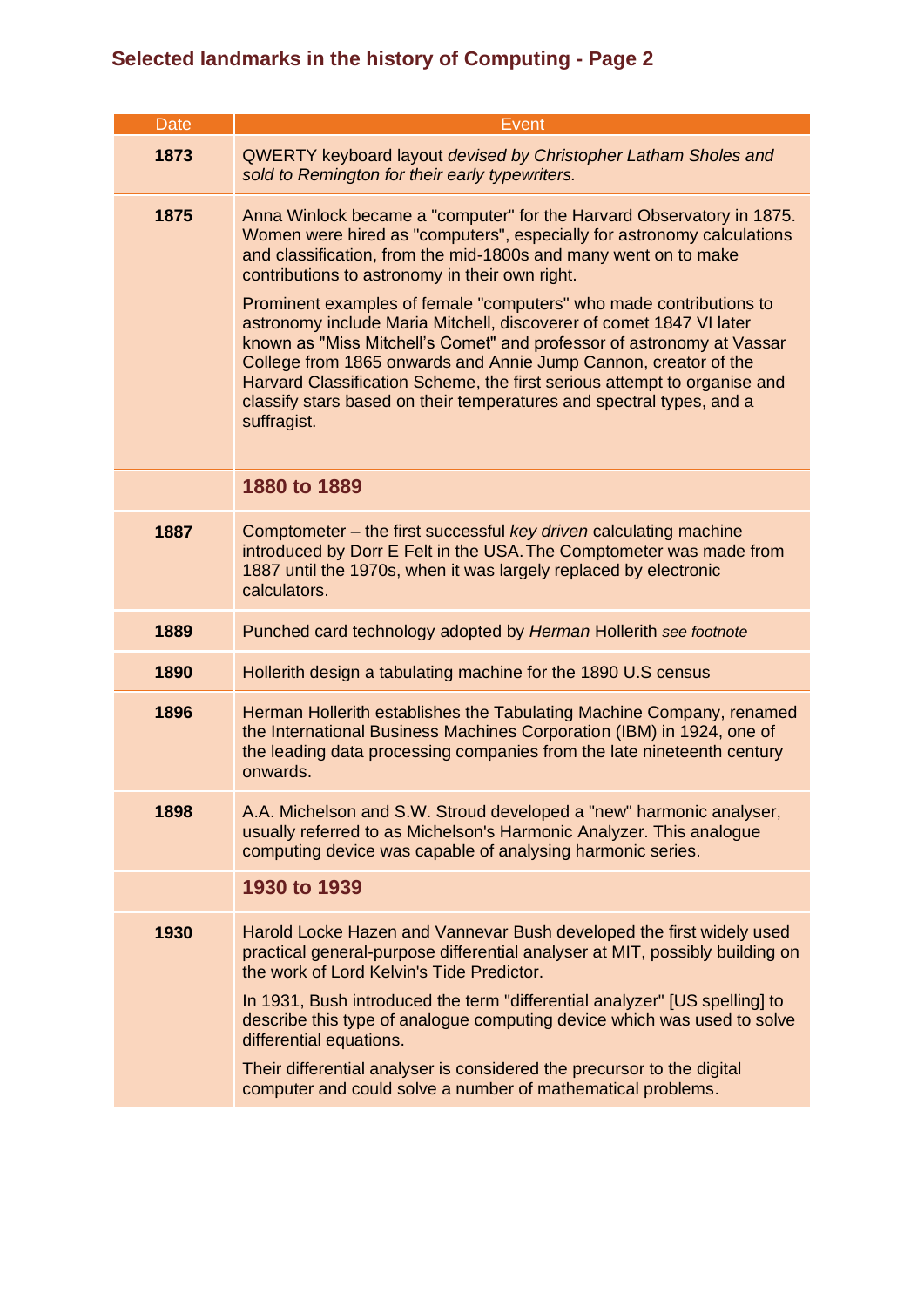| Date | Event                                                                                                                                                                                                                                                                                                                                                                                                                                                                                                                                                                                                                                                                                                                                                                                          |
|------|------------------------------------------------------------------------------------------------------------------------------------------------------------------------------------------------------------------------------------------------------------------------------------------------------------------------------------------------------------------------------------------------------------------------------------------------------------------------------------------------------------------------------------------------------------------------------------------------------------------------------------------------------------------------------------------------------------------------------------------------------------------------------------------------|
| 1935 | The Manchester Differential Analyser was an analogue computer<br>designed and used by Douglas Hartree at the University of Manchester to<br>solve a class of mathematical functions called differential equations.                                                                                                                                                                                                                                                                                                                                                                                                                                                                                                                                                                             |
|      | The machine was built by the Metropolitan-Vickers Electrical Company<br>and completed in 1935 for the Physics Department at Manchester<br>University.                                                                                                                                                                                                                                                                                                                                                                                                                                                                                                                                                                                                                                          |
|      | The machine was based on an American design by Hazen and Bush,<br>powered by electric motors, and uses mechanical components to model<br>mathematical relationships. The central device is a disc-and-wheel device<br>integrator which performs mathematical integration.                                                                                                                                                                                                                                                                                                                                                                                                                                                                                                                      |
| 1936 | Alan Turing published his seminal paper "On Computable Numbers, with<br>an Application to the Entscheidungsproblem" and outlined the 'Universal<br>Computing Machine' (now a 'Universal Turing machine'), a simple abstract<br>computational machine intended to help investigate the extent and<br>limitations of what can be computed.                                                                                                                                                                                                                                                                                                                                                                                                                                                       |
|      | These abstract machines are considered to be one of the foundational<br>models of computability and theoretical computer science.                                                                                                                                                                                                                                                                                                                                                                                                                                                                                                                                                                                                                                                              |
| 1939 | Hewlett Packard (HP) company formed                                                                                                                                                                                                                                                                                                                                                                                                                                                                                                                                                                                                                                                                                                                                                            |
|      |                                                                                                                                                                                                                                                                                                                                                                                                                                                                                                                                                                                                                                                                                                                                                                                                |
|      | 1940 to 1949                                                                                                                                                                                                                                                                                                                                                                                                                                                                                                                                                                                                                                                                                                                                                                                   |
| 1941 | German civil engineer Konrad Zuse introduced the Z3, the first<br>programmable fully automatic digital computer and a design Zuse had<br>been working on since 1935. In the midst of the Second World War, the<br>machine was not considered essential to the German war effort and so<br>was never brought into use. It was destroyed by the Allied bombardment<br>of Berlin in December 1943 but a fully functioning replica built in 1961 is<br>on display in the Deutsches Museum, Munich.                                                                                                                                                                                                                                                                                                 |
| 1942 | Atanasoff-Berry (ABC) digital non programmable computing machine<br>devised                                                                                                                                                                                                                                                                                                                                                                                                                                                                                                                                                                                                                                                                                                                    |
| 1943 | The first Colossus computer was delivered to Bletchley Park by Tommy<br>Flowers of Post Office Research. Colossus, equipped with thermionic<br>valves, was used to find the wheel settings of the enemy Lorenz<br>teleprinters thereby assisting in breaking high-grade German military<br>communications, revealing longer-term military strategy and planning.<br>Colossus is considered the first operational semi-programmable,<br>electronic, digital computer and was a single-purpose rather than general-<br>purpose computer. However, Colossus computers were kept secret and<br>later almost entirely destroyed due to their key role in British codebreaking<br>by GCHQ during and after the Second World War.<br>Many Colossus computers at Bletchley Park were operated by women |
|      | from the Women's Royal Naval Service.                                                                                                                                                                                                                                                                                                                                                                                                                                                                                                                                                                                                                                                                                                                                                          |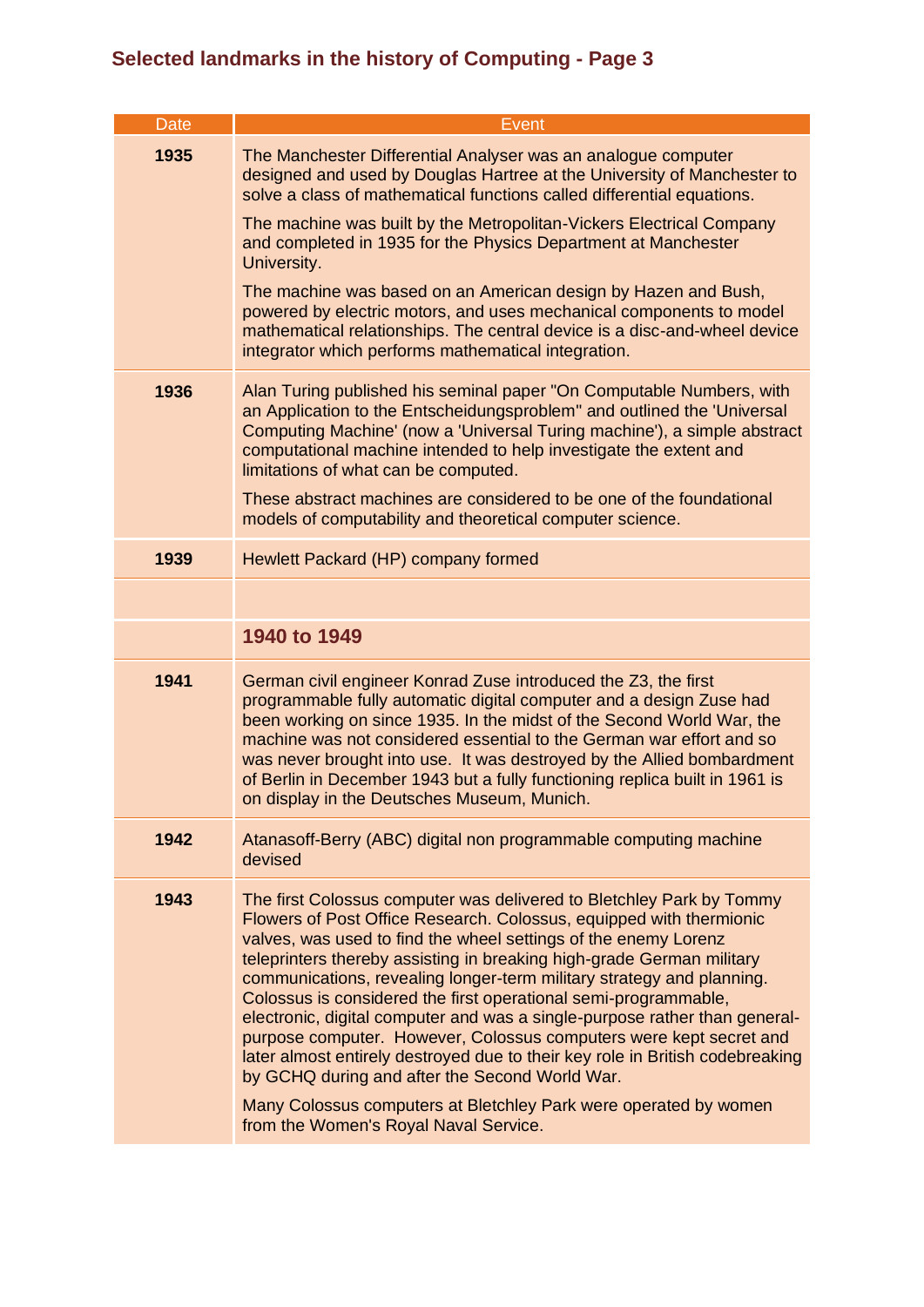| Date | <b>Event</b>                                                                                                                                                                                                                                                                                                                                                                        |
|------|-------------------------------------------------------------------------------------------------------------------------------------------------------------------------------------------------------------------------------------------------------------------------------------------------------------------------------------------------------------------------------------|
| 1944 | In the UK the Telecoms Research Establishment proposed that a cathode<br>Ray Tube (CRT) could be used a computer memory device                                                                                                                                                                                                                                                      |
|      | ASCC (Automatic Sequence Controlled Calculator), later referred to as<br>the Harvard Mark I, was unveiled by IBM. It was based on an original<br>concept for automated calculations proposed by Howard Aitken, a<br>physicist at Harvard University. One of the early programmers of the<br>Harvard Mark I in 1944 and 1945 was Grace Hopper, a pioneer in<br>computer programming. |
| 1945 | <b>ENIAC (Electronic Numerical Integrator And Computer): a device for</b><br>calculating ballistic trajectory used by USA military                                                                                                                                                                                                                                                  |
| 1946 | ACE (Automatic Computing Engine) proposed by Turing                                                                                                                                                                                                                                                                                                                                 |
|      | Fredrick C. Williams demonstrated the storage of a single binary digit (bit)<br>on a Cathode Ray Tube (CRT) screen at the Telecommunications<br>Research Establishment in October 1946.                                                                                                                                                                                             |
| 1948 | Manchester University's 'Baby' the SSEM (Small Scale Experimental<br>Machine) using a CRT to provide storage as a Random Access Memory<br>(RAM). The designers were Professor Freddie Williams, Tom Kilburn, and<br>Geoff Tootill at the University of Manchester. 'Baby' was the first<br>experimental stored-program computer and ran its first program on 21<br>June 1948.       |
| 1949 | <b>EDSAC (Electronic Delay Storage Automatic Calculator) at Cambridge</b><br>University. world's first stored program computer with fully integrated<br>Input/Output. Also had sub-routine libraries - forerunners of 'Operating<br>Systems'                                                                                                                                        |
|      | Manchester University build Mark 1 based on the SSEM 'Baby'.                                                                                                                                                                                                                                                                                                                        |
|      | In USA EDVAC (Electronic Discrete Variable Automatic Computer)<br>created as ENIAC successor with digital operation and stored<br>programmes                                                                                                                                                                                                                                        |
|      | 1950 to 1959                                                                                                                                                                                                                                                                                                                                                                        |
| 1950 | In USA ERA (Engineering Research Associates) make first use of a<br>Magnetic Drum for data storage                                                                                                                                                                                                                                                                                  |
|      |                                                                                                                                                                                                                                                                                                                                                                                     |
| 1951 | Lyons & Co developed the Lyons Electronic Office, to be used for stock<br>control and ordering, statistics and payroll. Better known as LEO I and<br>based on the Cambridge EDSAC design, this was the world's first<br>automated office computer system, transforming office work and kick-<br>starting the British computer industry.                                             |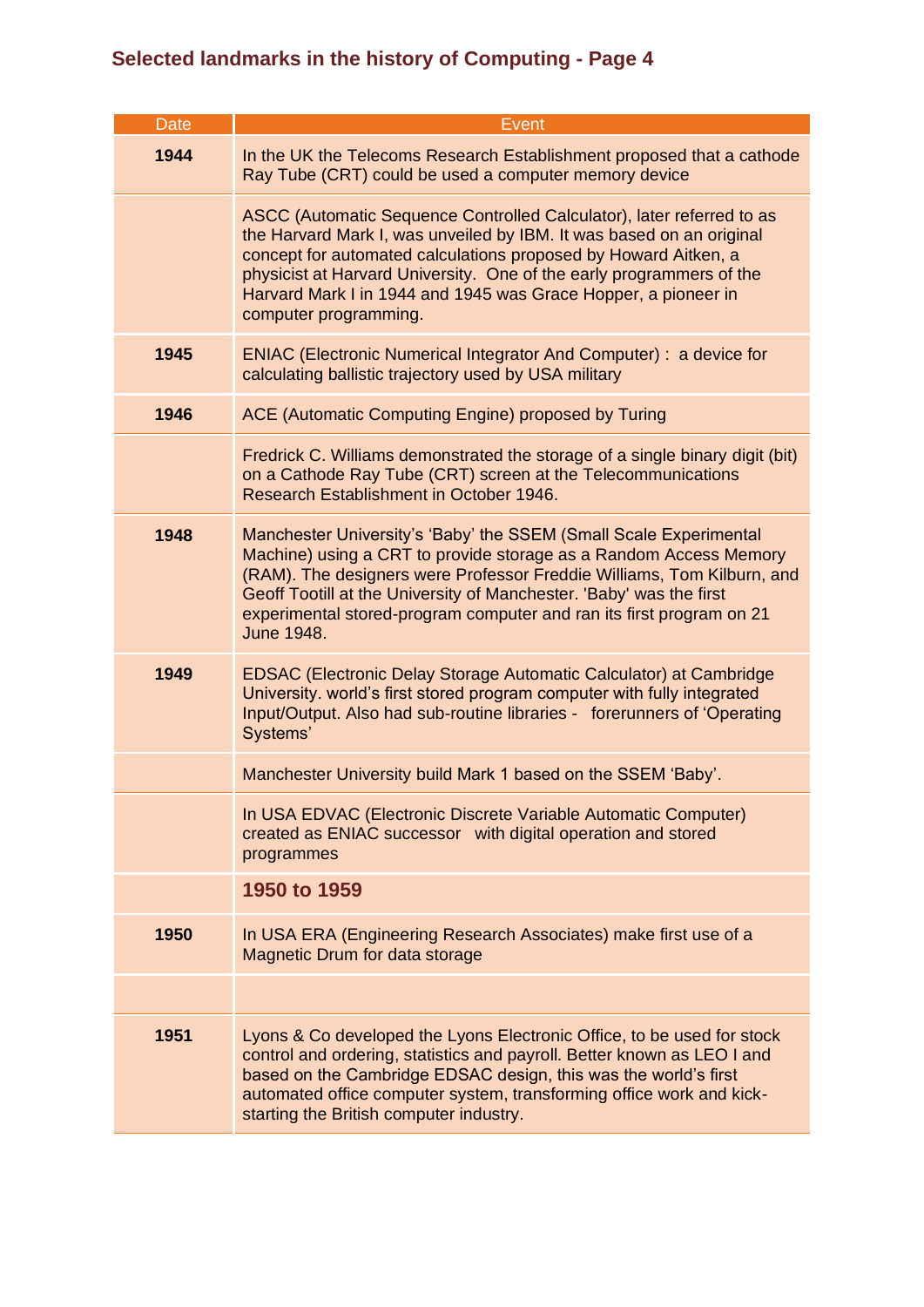| Date | Event                                                                                                                                                                                                                                                                                                                                                                                        |
|------|----------------------------------------------------------------------------------------------------------------------------------------------------------------------------------------------------------------------------------------------------------------------------------------------------------------------------------------------------------------------------------------------|
| 1951 | The Eckert-Mauchly Computer Corporation (EMCC) introduced a tape<br>unit recorder developed for data storage and first used with the UNIVAC<br>1. This was the first practical time magnetic recording tape was used for<br>computing memory.                                                                                                                                                |
|      | Ferranti Mark 1 becomes the first commercially available computer                                                                                                                                                                                                                                                                                                                            |
| 1952 | To avoid the entering data in binary machine code, US Navy officer Grace<br>Hopper develops a technique for entering data in words into the UNIVAC<br>1. Titled a 'compiler' it represents the first concept of a high level<br>language.                                                                                                                                                    |
|      | Mary Coombs became the first female commercial computer programmer<br>in Britain, working on the Lyons Electronic Office (LEO) computer,<br>developed by Lyons & Co., best known for its high street teashops.                                                                                                                                                                               |
|      | Magnetic recording tape available for memory See 1951 above                                                                                                                                                                                                                                                                                                                                  |
| 1953 | Manchester University demonstrates prototype transistorised computer                                                                                                                                                                                                                                                                                                                         |
|      | Magnetic Core memory matrix developed first used as part of Whirlwind<br>computer project at Massachusetts Institute of Technology (MIT) for a US<br>Navy real-time flight simulator.                                                                                                                                                                                                        |
| 1956 | IBM introduced the first commercial magnetic disc memory, based on the<br>work of Reynold Johnson and the Research & Development (R&D) team<br>at IBM in the mid-1950s. The five-foot tall Model 350 disk storage unit<br>weighed one ton and was part of the IBM 305 RAMAC (Random Access<br>Method of Accounting and Control) system. It was leased out by IBM for<br>about \$750 a month. |
|      | MIT researchers led by Doug Ross begin experimenting with direct<br>keyboard input to computers and later that year attached an electric<br>typewriter to the MIT Whirlwind computer for direct keyboard input. This<br>replaced the then standard modes of inputting programmes such as<br>punched cards or paper tape.                                                                     |
| 1957 | Robert Noyce and Gordon Moore, former members of William Shockley's<br>team at Bell Lab leave to establish Fairchild Semiconductors in Silicon<br>Valley, California, as a subsidiary of Fairchild cameras.                                                                                                                                                                                  |
|      | <b>FORTRAN (Formula Translation) compiled programme published</b>                                                                                                                                                                                                                                                                                                                            |
|      | US President Eisenhower establishes ARPA (Advanced Research<br>Projects Agency). A network of US research establishments whose<br>objective was to accelerate the US technology development programme.                                                                                                                                                                                       |
| 1958 | Ferranti Pegasus 2 computer produced                                                                                                                                                                                                                                                                                                                                                         |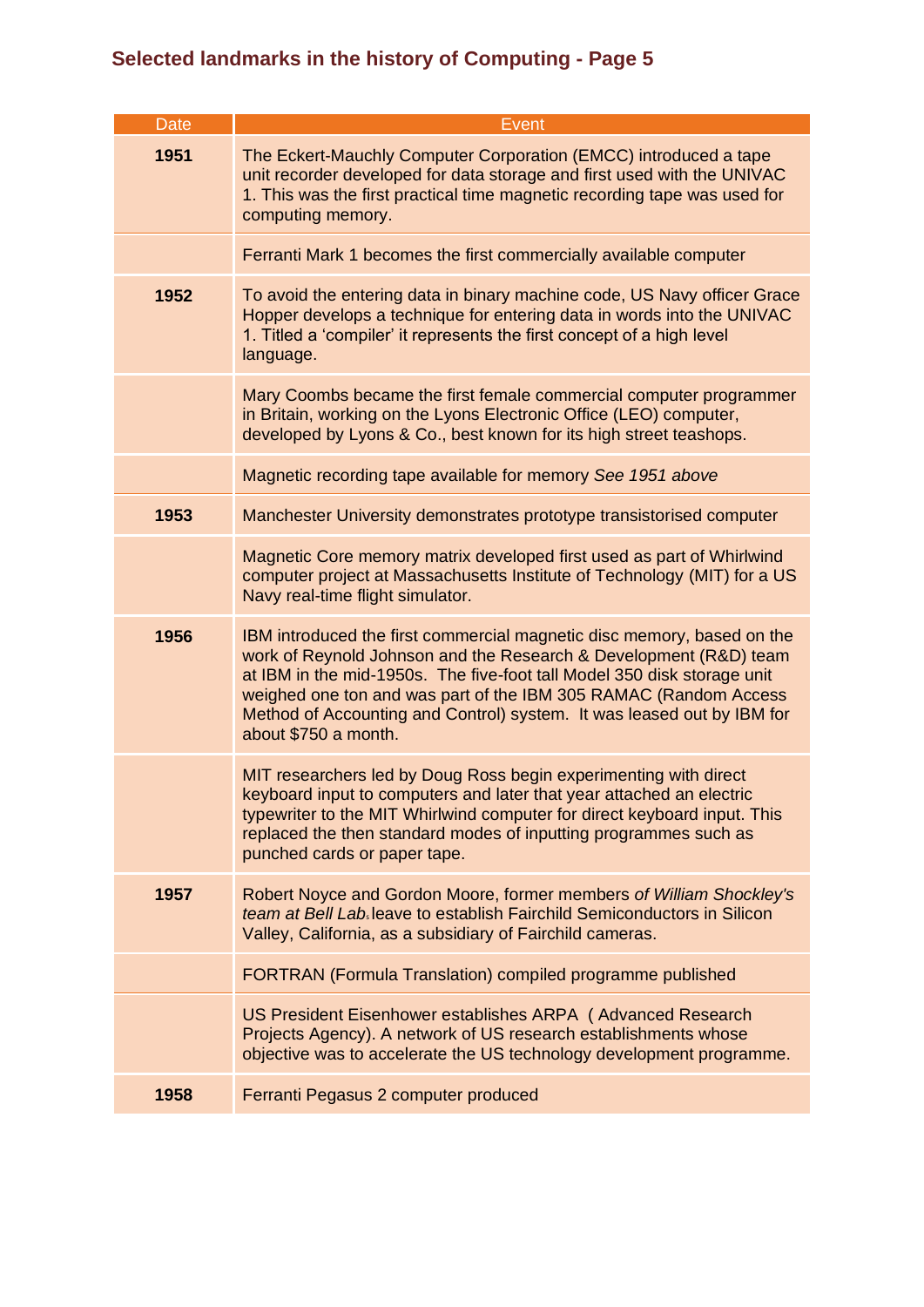| <b>Date</b> | Event                                                                                                                                                                                                                                                                                                                                                                                                                                                                                                         |
|-------------|---------------------------------------------------------------------------------------------------------------------------------------------------------------------------------------------------------------------------------------------------------------------------------------------------------------------------------------------------------------------------------------------------------------------------------------------------------------------------------------------------------------|
| 1958        | Dina St Johnston (née Vaughan) founded Vaughan Programming<br>Services (VPS), the first independent software production company in the<br>UK.                                                                                                                                                                                                                                                                                                                                                                 |
| 1959        | COBOL (common business orientated language) compiled programme<br>published                                                                                                                                                                                                                                                                                                                                                                                                                                   |
|             | 1960 to 1969                                                                                                                                                                                                                                                                                                                                                                                                                                                                                                  |
| 1960        | Algol 60 (algorithmic language 1960) developed and becomes the basis<br>of many programming trees                                                                                                                                                                                                                                                                                                                                                                                                             |
|             | DEC (Digital equipment Corporation) releases their first mini-computer:<br>PDP-1                                                                                                                                                                                                                                                                                                                                                                                                                              |
| 1962        | In the USA Licklider outlines a vision for a global network of computers<br>which would allow data and programmes to be accessible from any site.<br>Many of the concepts he envisaged appear in the modern Internet.                                                                                                                                                                                                                                                                                         |
| 1963        | ASCII (American Standard Code for Information Interchange) published                                                                                                                                                                                                                                                                                                                                                                                                                                          |
| 1964        | Metal Oxide Silicon (MOS) Random Access Memory launched;                                                                                                                                                                                                                                                                                                                                                                                                                                                      |
|             | BASIC (Beginners All-purpose Symbolic Instruction Code) programming<br>language launched                                                                                                                                                                                                                                                                                                                                                                                                                      |
|             | In UK the Data Modem 1A becomes available operating at 200Bit/sec                                                                                                                                                                                                                                                                                                                                                                                                                                             |
| 1965        | Robert Noyce and Gordon Moore establish INTEL (Integrated Electronics)<br>in Silicon Valley, California USA                                                                                                                                                                                                                                                                                                                                                                                                   |
|             | Gordon Moore predicts a doubling of components per chip every 2 years<br>(later the prediction was adjusted to a doubling transistors per chip every<br>2years) : it became known worldwide as Moore's Law                                                                                                                                                                                                                                                                                                    |
| 1966        | Dynamic RAM (DRAM) launched;                                                                                                                                                                                                                                                                                                                                                                                                                                                                                  |
|             | A team of three engineers at Texas Instruments - Jack Kilby, Jerry<br>Merryman, and James Van Tassel - began developing a prototype hand-<br>held pocket calculator using integrated circuits (IC) and powered by a<br>battery that would be capable of addition, subtraction, multiplication, and<br>division but could still fit in the palm of a hand. In 1967, they introduced<br>the Cal-Tech prototype calculator but commercial hand-held calculators<br>would not be available until the early 1970s. |
| 1967        | Plans for a network interconnecting ARPA sites (the ARPANET) are<br>published. A wide area packet switched network using mini-computers<br>equipped with IMPs (Interface Message Processors) to interface with the<br>physical transmission network.  IMPs are forerunners of routers                                                                                                                                                                                                                         |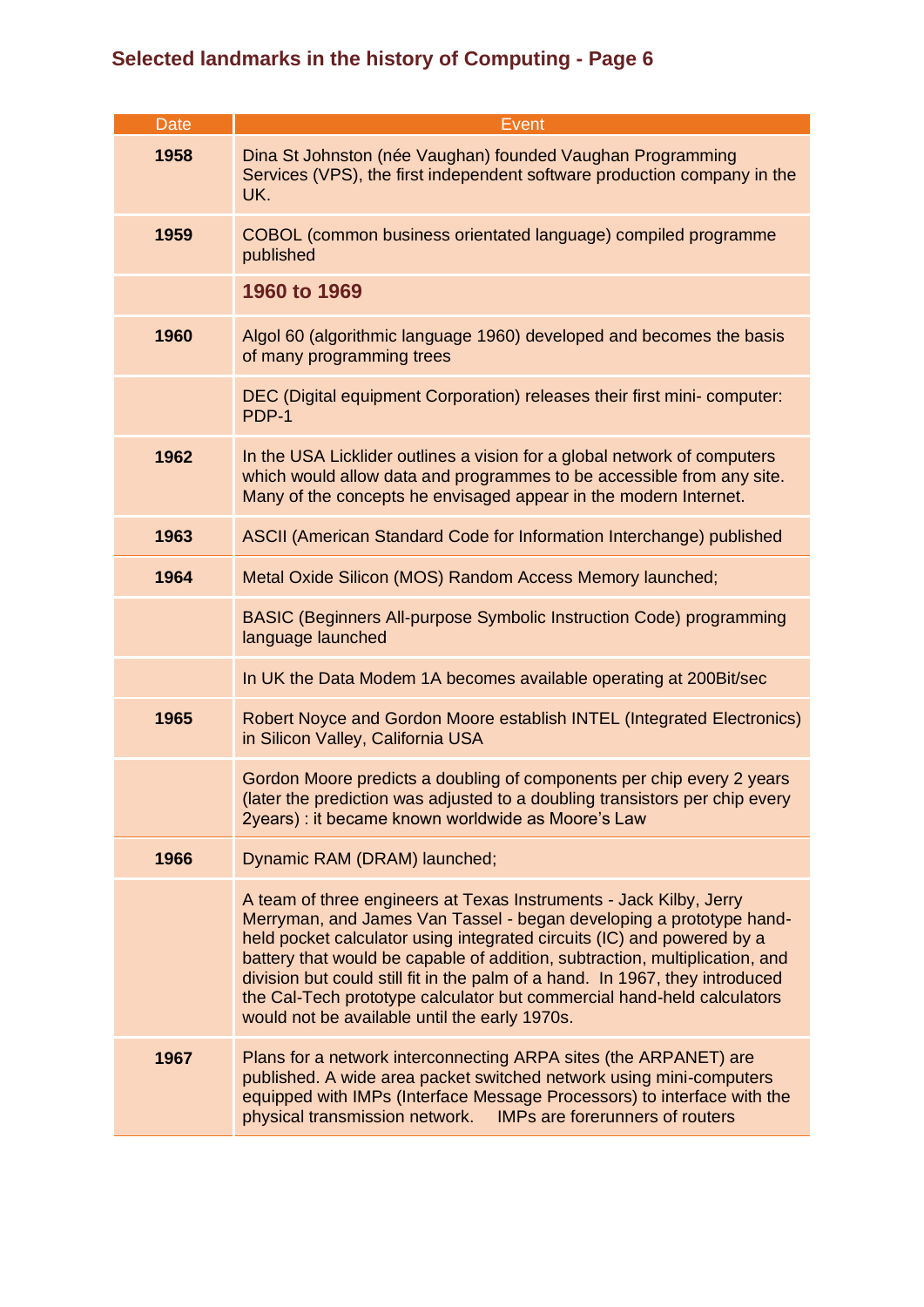| <b>Date</b> | Event                                                                                                                                                                                                                                                                                                                                                                  |
|-------------|------------------------------------------------------------------------------------------------------------------------------------------------------------------------------------------------------------------------------------------------------------------------------------------------------------------------------------------------------------------------|
| 1968        | Richard Morley at Bedford Associates designs the first Programmable<br>Logic Controller (PLC) the MODICON 084 for industrial production<br>control. For more information on the evolution of the PLC see the Control<br>and Automation timeline.                                                                                                                       |
| 1969        | <b>ARPANET (Advanced Research Projects Agency Network) a packet</b><br>switched network is established (see 1967) It uses a Network Control<br>Program (NCP) which is replaced by TCP in 1983                                                                                                                                                                          |
|             | AMD (Advance Micro Devices) formed by ex-Fairchild employees                                                                                                                                                                                                                                                                                                           |
|             | The RS 232 C standard is defined for the interface between computers<br>and modems or other serial devices                                                                                                                                                                                                                                                             |
|             | 1970 to 1979                                                                                                                                                                                                                                                                                                                                                           |
| 1970        | UNIX operating system originally conceived in the mid-1960s is published<br>- originally spelling used by its developers was UNICS (Uniplexed<br><b>Information and Computing Services)</b>                                                                                                                                                                            |
|             | The PROM (Programmable Read Only Memory) chip created                                                                                                                                                                                                                                                                                                                  |
| 1971        | The INTEL company produce the first MICROPROCESSOR - the 4004<br>.It is a 4 bit device having an arithmetic and logic unit (ALU), a control<br>unit, registers, a bus system and a clock effectively being a computer on a<br>single chip                                                                                                                              |
|             | LASER (Light Amplification by Stimulated Emission of Radiation) printers<br>are launched                                                                                                                                                                                                                                                                               |
| 1972        | C programming language finalised by Dennis Ritchie and Ken Thompson:<br>derived from assembly language and closely associated with the UNIX<br>development                                                                                                                                                                                                             |
|             | Texas Instruments introduced the first commercially available handheld<br>pocket calculator, the TI 2500 "Datamath", based on the earlier work and<br>Cal-Tech prototype of Jack Kilby, Jerry Merryman, and James Van<br>Tassel.                                                                                                                                       |
| 1973        | Robert Metcalfe at Xerox PARC defines a packet switched network for<br>Local Area Networks (LAN) later name changed to ETHERNET                                                                                                                                                                                                                                        |
|             | Graphical User Interface (GUI) developed by Xerox Palo Alto                                                                                                                                                                                                                                                                                                            |
|             | Hard Drives and floppy discs introduced by IBM                                                                                                                                                                                                                                                                                                                         |
| 1974        | The architecture of Transmission Control Protocol (TCP) which will allow<br>different computer networks to interoperate is published in the USA by<br>Vint Cerf and Robert Kahn. TCP will be split into two parts in 1988 -a<br>slimmed down TCP part and a routing part IP (Internet Protocol) see 1978<br>TCP/IP will become a vital enabler for the public Internet |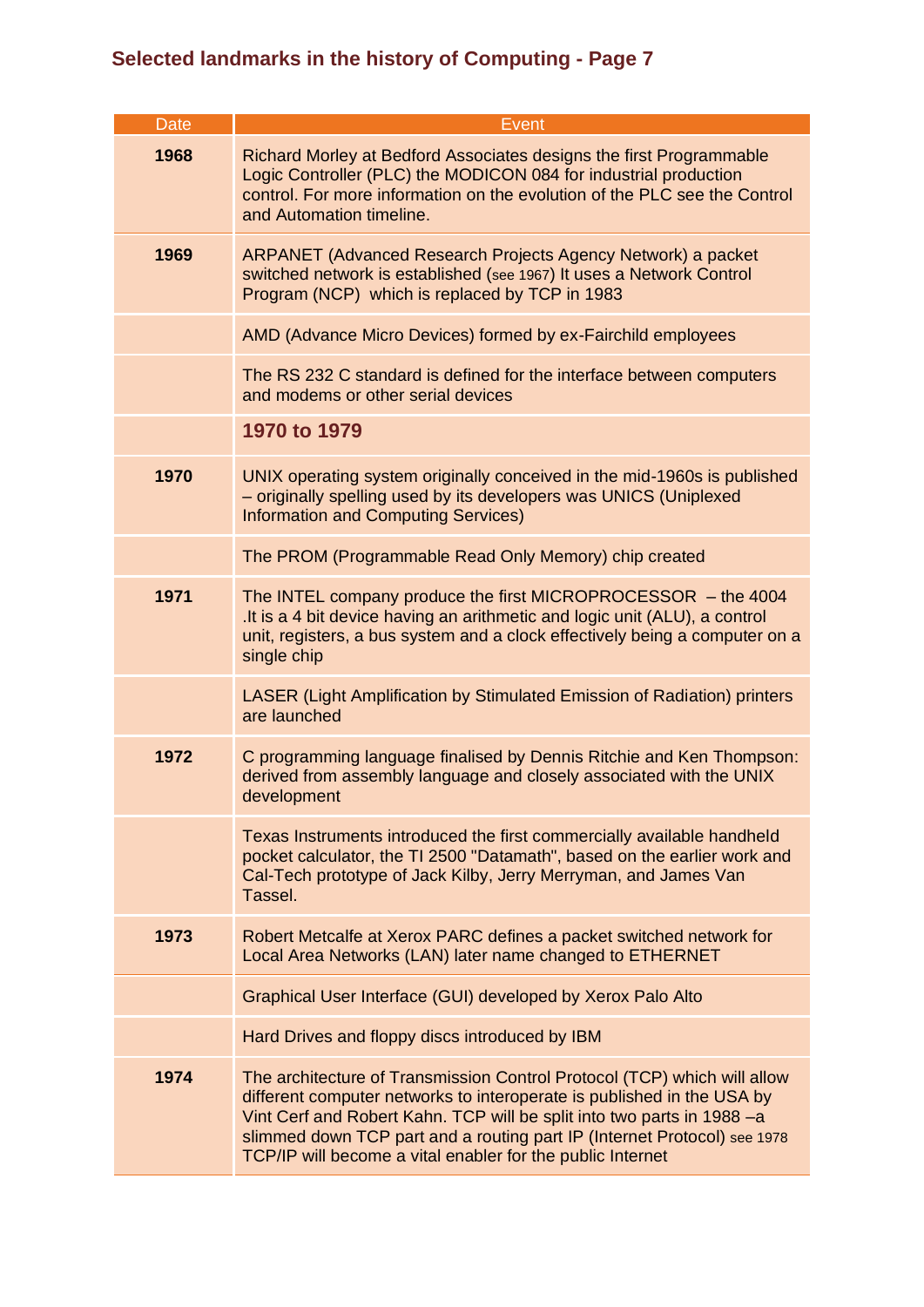| Date<br>1974 | <b>Event</b><br>INTEL 8080 2MHz 8 bit microprocessor introduced                                                                                                                                                                                                                                                                            |
|--------------|--------------------------------------------------------------------------------------------------------------------------------------------------------------------------------------------------------------------------------------------------------------------------------------------------------------------------------------------|
| 1975         | <b>Microsoft founded</b>                                                                                                                                                                                                                                                                                                                   |
| 1976         | The International Telecommunications Union (ITU) publishes a<br>recommended standard for Packet Switched Networks termed X25 aimed<br>primarily at wide area networks. Alongside this a recommendation for<br>interconnecting links - X75 - is published.                                                                                  |
|              | Apple Computers Inc founded.                                                                                                                                                                                                                                                                                                               |
|              | CP/M op systems launched                                                                                                                                                                                                                                                                                                                   |
|              | A 3.125MHz version of the 8080, the B version launched by Intel                                                                                                                                                                                                                                                                            |
| 1977         | First exhibited at the Consumer Electronics Show in the United States in<br>January 1977, the Commodore PET (Personal Electronic Transactor) was<br>one of the first consumer-level microcomputers to be launched and<br>revolutionised home and personal computing.                                                                       |
|              | The PET was popular in schools throughout UK, US, and Canada due to<br>its simple keyboard and all-in-one design.                                                                                                                                                                                                                          |
|              | In the UK Post Office Telecommunications establishes a national Packet<br><b>Switched Network</b>                                                                                                                                                                                                                                          |
| 1978         | Acorn Computers Ltd formed in Cambridge UK                                                                                                                                                                                                                                                                                                 |
|              | TCP is split into two protocols. A slimmed down TCP would manage data<br>flow control and error correction while a separate Internet Protocol (IP)<br>would deal with the routing of packets across the networks                                                                                                                           |
|              | 1980 to 1989                                                                                                                                                                                                                                                                                                                               |
| 1980         | Microsoft wins a contract with IBM to create Operating Systems                                                                                                                                                                                                                                                                             |
|              | Tim Berners- Lee working at CERN develops an application namd<br>'Enquire': forerunner of the World Wide Web                                                                                                                                                                                                                               |
|              | The IBM 801 a Reduced Instruction Set Computer (RISC) started in 1975<br>is completed. Although not widely adopted for some years the RISC<br>approach, broadly conforming to Alan Turing's 1946 ACE concepts,<br>optimises the instruction sets for processors thereby reducing the number<br>of commands and operations per clock cycle. |
| 1981         | Microsoft develops MS-DOS (Microsoft Disc Operating System) a<br>command line programme but with no graphical interface                                                                                                                                                                                                                    |
|              | Acorn BBC micro, Sinclair ZX 81 & IBM personal computers launched                                                                                                                                                                                                                                                                          |
|              | 3.5 inch floppy discs become generally available                                                                                                                                                                                                                                                                                           |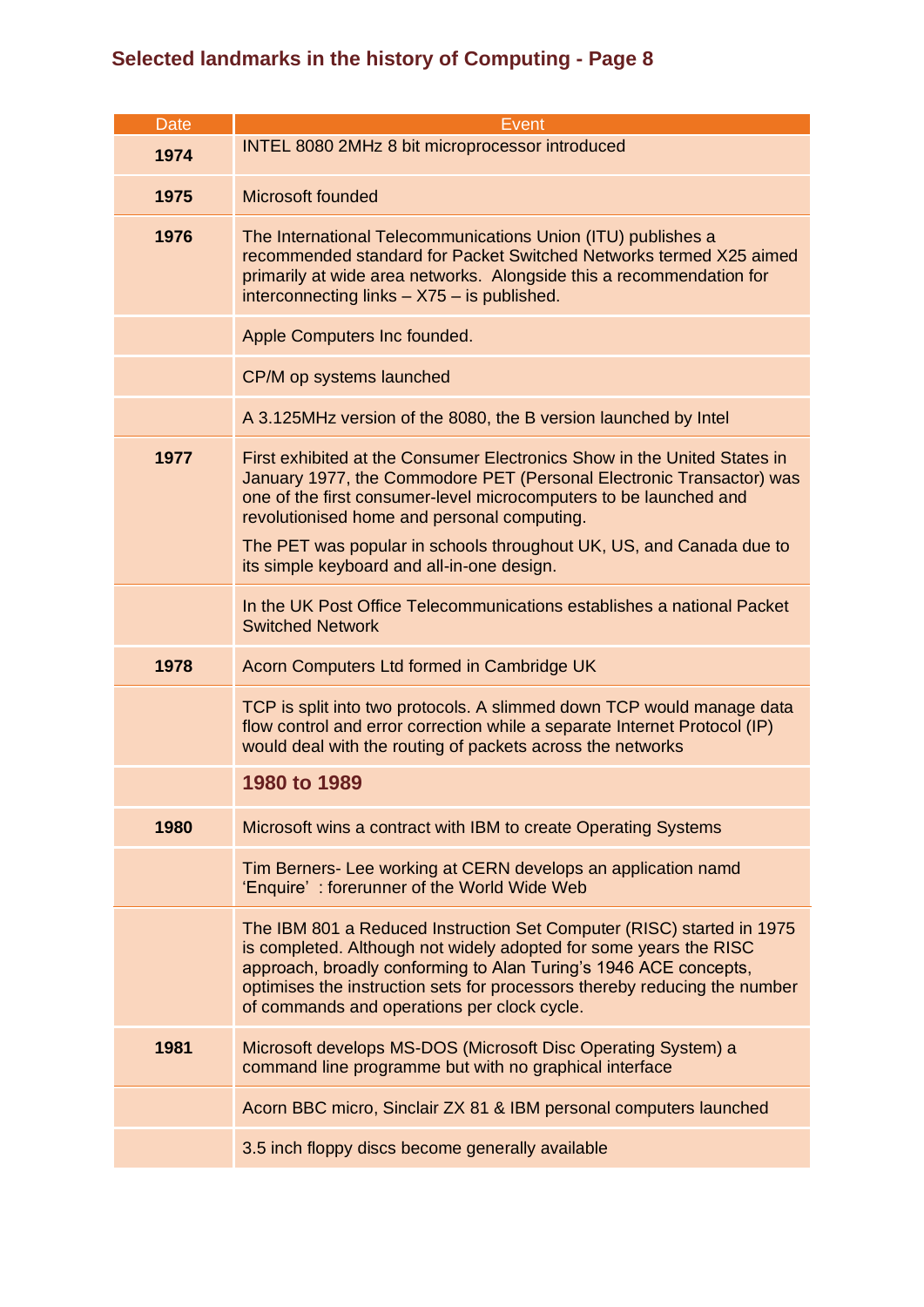| Date | Event                                                                                                                                                                                                                                                                                                                                                       |
|------|-------------------------------------------------------------------------------------------------------------------------------------------------------------------------------------------------------------------------------------------------------------------------------------------------------------------------------------------------------------|
| 1982 | Sinclair Spectrum and Commodore 64 personal computers launched                                                                                                                                                                                                                                                                                              |
|      | <b>CRAY X-MP computer launched</b>                                                                                                                                                                                                                                                                                                                          |
| 1983 | Apple launches the LISA (Local Integrated Software Architecture)<br>personal computer using a Graphical User Interface (GUI). and a mouse.<br>It used the Motorola 68000 microprocessor, had a clock speed of 5MHz<br>and 1MHz of RAM                                                                                                                       |
|      | Microsoft introduces WINDOWS a graphical interface version of MS-DOS                                                                                                                                                                                                                                                                                        |
|      | ARPANET changes from its original Network Control Program (see 1969)<br>to TCP working. It also splits into 2 parts one for military and one for<br>civilian use. The civilian part will go on to form the public Internet.                                                                                                                                 |
|      | 2 button Mouse. becomes generally available                                                                                                                                                                                                                                                                                                                 |
|      | Lotus 1-2-3 spreadsheet programme becomes available                                                                                                                                                                                                                                                                                                         |
| 1984 | Apple launches the Apple Mackintosh 128K                                                                                                                                                                                                                                                                                                                    |
|      | HP 110 Laptop launched                                                                                                                                                                                                                                                                                                                                      |
|      | Toshiba Flash memory launched                                                                                                                                                                                                                                                                                                                               |
|      | Philips launch CD-ROM                                                                                                                                                                                                                                                                                                                                       |
| 1985 | Universal Quantum Computing concept is proposed by David Deutsch, a<br>physicist at the Clarendon Laboratory, Oxford University UK                                                                                                                                                                                                                          |
|      | C++ object orientated programme launched                                                                                                                                                                                                                                                                                                                    |
| 1986 | Apple Mackintosh Plus, Acorn BBC Master and Ninetendo NES launched                                                                                                                                                                                                                                                                                          |
| 1987 | A RISC microprocessor is developed by ARM                                                                                                                                                                                                                                                                                                                   |
|      | Commodore Amiga 500 and 2000                                                                                                                                                                                                                                                                                                                                |
|      | <b>Mackintosh II released</b>                                                                                                                                                                                                                                                                                                                               |
|      | Windows 2.0 released                                                                                                                                                                                                                                                                                                                                        |
| 1988 | A specification for ADSL (Asymmetric Digital Subscriber Line) is published<br>in the USA. ADSL adds a wideband channel above the voice band for<br>data download and a narrower bandwidth channel for data upload. It<br>becomes a means of enabling operators to provide broadband computing<br>capacity to customers over existing copper telephone lines |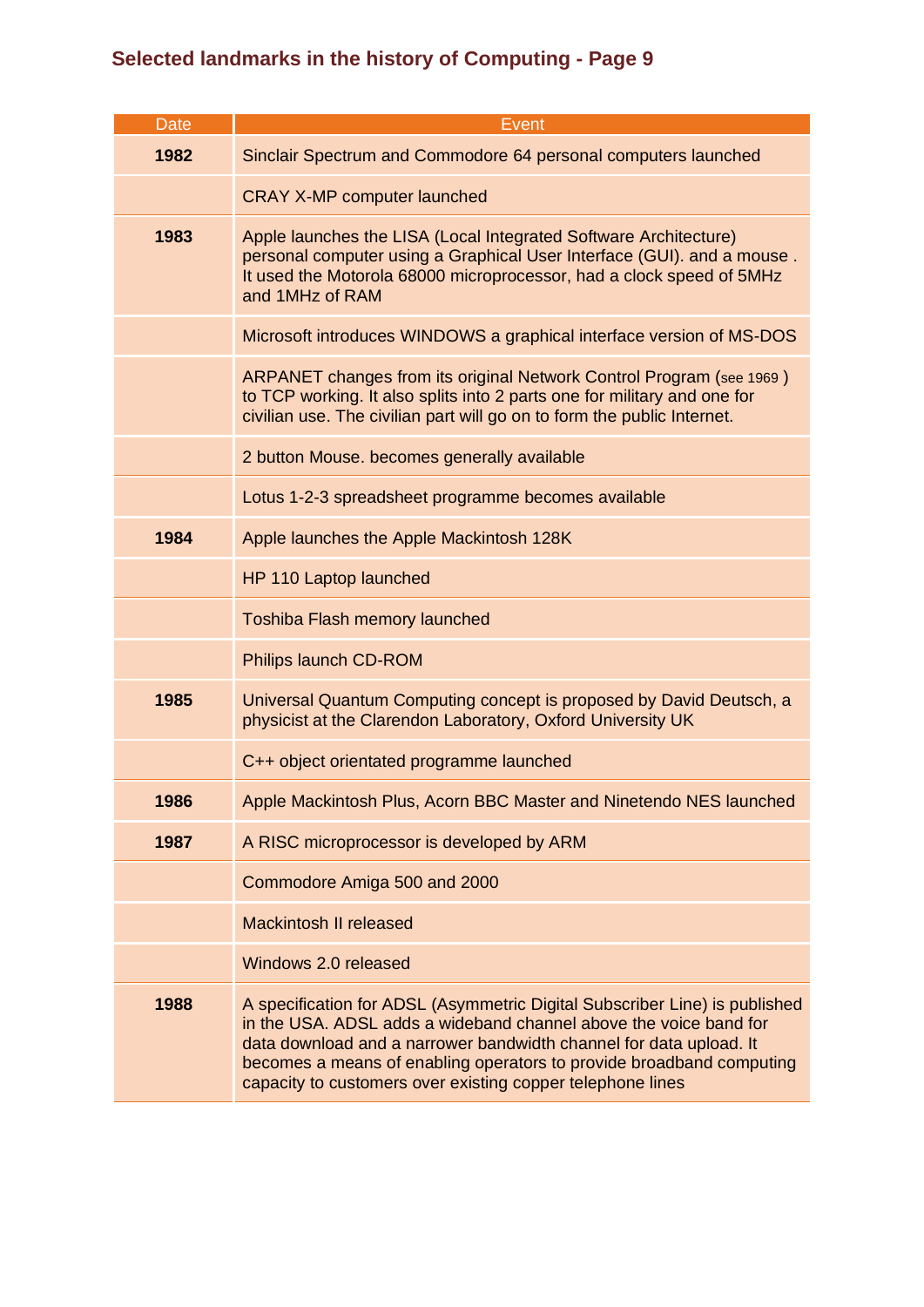| <b>Date</b> | Event                                                                                                                                                                                                                                                                                                                             |
|-------------|-----------------------------------------------------------------------------------------------------------------------------------------------------------------------------------------------------------------------------------------------------------------------------------------------------------------------------------|
| 1989        | Tim Berners-Lee at CERN (in French - Conseil European pour la<br>Recherche Nuclear) writes a paper titled 'Information Management: a<br>proposal' for information exchanges between CERN sites. It will<br>eventually form the basis of the public World Wide Web. (WWW)<br>Apple Macintosh SE/30 and Macintosh portable launched |
|             | 1990 to 1999                                                                                                                                                                                                                                                                                                                      |
| 1990        | Tim Berners-Lee defines how HTML, URL and HTTP should be used on<br>the World Wide Web                                                                                                                                                                                                                                            |
|             | Commodore Amiga 3000 released                                                                                                                                                                                                                                                                                                     |
|             | IBM RS/6000 launched                                                                                                                                                                                                                                                                                                              |
|             | Military section of ARPANET is decommissioned.                                                                                                                                                                                                                                                                                    |
| 1991        | Linux – a free operating system, developed by Finnish student Linus<br>Torvalds, is released.                                                                                                                                                                                                                                     |
|             | CERN releases the World Wide Web for public use over the internet                                                                                                                                                                                                                                                                 |
| 1992        | Internet freed of US Government control                                                                                                                                                                                                                                                                                           |
|             | Windows 3.1 released                                                                                                                                                                                                                                                                                                              |
|             | <b>JPEG (Joint Picture Expert Group) standard finalised</b>                                                                                                                                                                                                                                                                       |
|             | Sun Disc, a solid state disc (SSD) is developed                                                                                                                                                                                                                                                                                   |
| 1993        | Intel Pentium microprocessor available                                                                                                                                                                                                                                                                                            |
|             | <b>MOSAIC</b> web browser developed                                                                                                                                                                                                                                                                                               |
| 1994        | World Wide Web Consortium (W3C) founded by Tim Berners-Lee                                                                                                                                                                                                                                                                        |
|             | Shore proposes an algorithm to enable Quantum Computer operation                                                                                                                                                                                                                                                                  |
| 1995        | Windows 95 released                                                                                                                                                                                                                                                                                                               |
|             | Sun Microsystems launches JAVA 1.0 a programme which alters the way<br>applications, and information can be retrieved, displayed and used over<br>the internet.                                                                                                                                                                   |
|             | Microsoft obtains licence for use of MOSAIC web browser and re-brands<br>it as Internet Explorer                                                                                                                                                                                                                                  |
|             | Sony PlayStation available in Europe                                                                                                                                                                                                                                                                                              |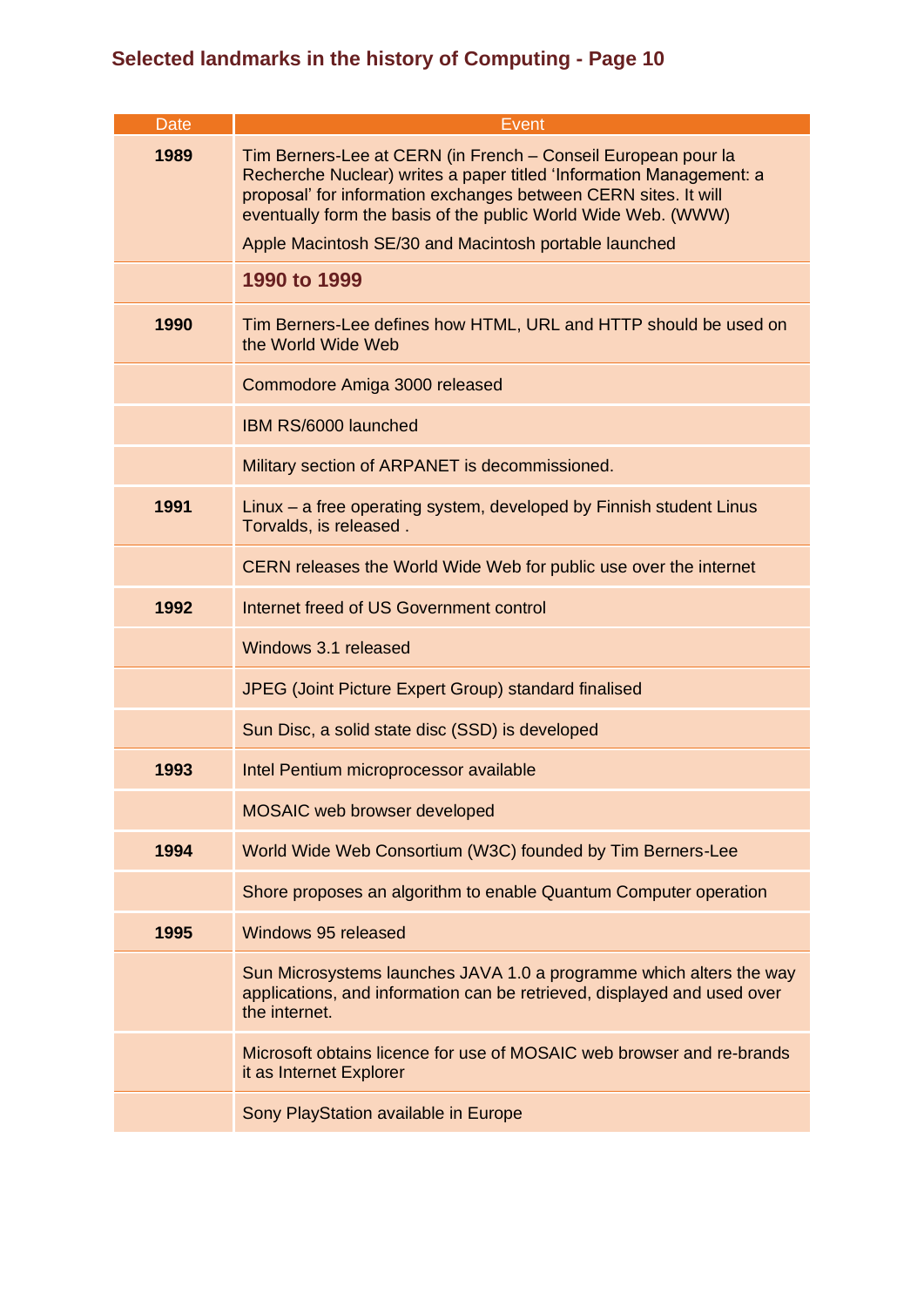| <b>Date</b> | Event                                                                                                                                                                                             |
|-------------|---------------------------------------------------------------------------------------------------------------------------------------------------------------------------------------------------|
| 1996        | Term 'CLOUD COMPUTING coined for a technique using a network of<br>remote servers on the internet to process, manage and store data instead<br>of doing so on a personal computer or local server |
|             | eBay created                                                                                                                                                                                      |
| 1997        | <b>INTEL Pentium MMX processor launched:</b>                                                                                                                                                      |
|             | <b>CD-RW discs introduced</b>                                                                                                                                                                     |
|             | <b>IBM Deep Blue computer beats World Chess champion</b>                                                                                                                                          |
| 1998        | Google founded;                                                                                                                                                                                   |
|             | Apple i Mac launched;                                                                                                                                                                             |
|             | Windows 98 released                                                                                                                                                                               |
| 1999        | SanDisc, Panasonic and Toshiba develop the secure digital (SD) memory<br>card,                                                                                                                    |
|             | NAPSTER a file sharing programme released                                                                                                                                                         |
|             | Wi Fi (IEEE802) short range radio local networks specification issued                                                                                                                             |
|             | 2000 to 2009                                                                                                                                                                                      |
| 2000        | USB v2.0 released                                                                                                                                                                                 |
|             | Windows 2000 released;                                                                                                                                                                            |
| 2001        | Apple launches iPad Tablet computer in USA                                                                                                                                                        |
|             | Windows XP released                                                                                                                                                                               |
| 2002        | Amazon Web Services (AWS) launched - first available public CLOUD                                                                                                                                 |
|             | Microsoft launch a Tablet computer                                                                                                                                                                |
| 2003        | ANDROID Inc a company in the USA commence development of<br>operating system based on Linux                                                                                                       |
|             | Athlon launch a 64 bit processor                                                                                                                                                                  |
|             | <b>BLU-RAY discs introduced</b>                                                                                                                                                                   |
| 2004        | <b>FACEBOOK launched;</b>                                                                                                                                                                         |
|             | Google launches Gmail                                                                                                                                                                             |
|             | Firefox 1.0 introduced                                                                                                                                                                            |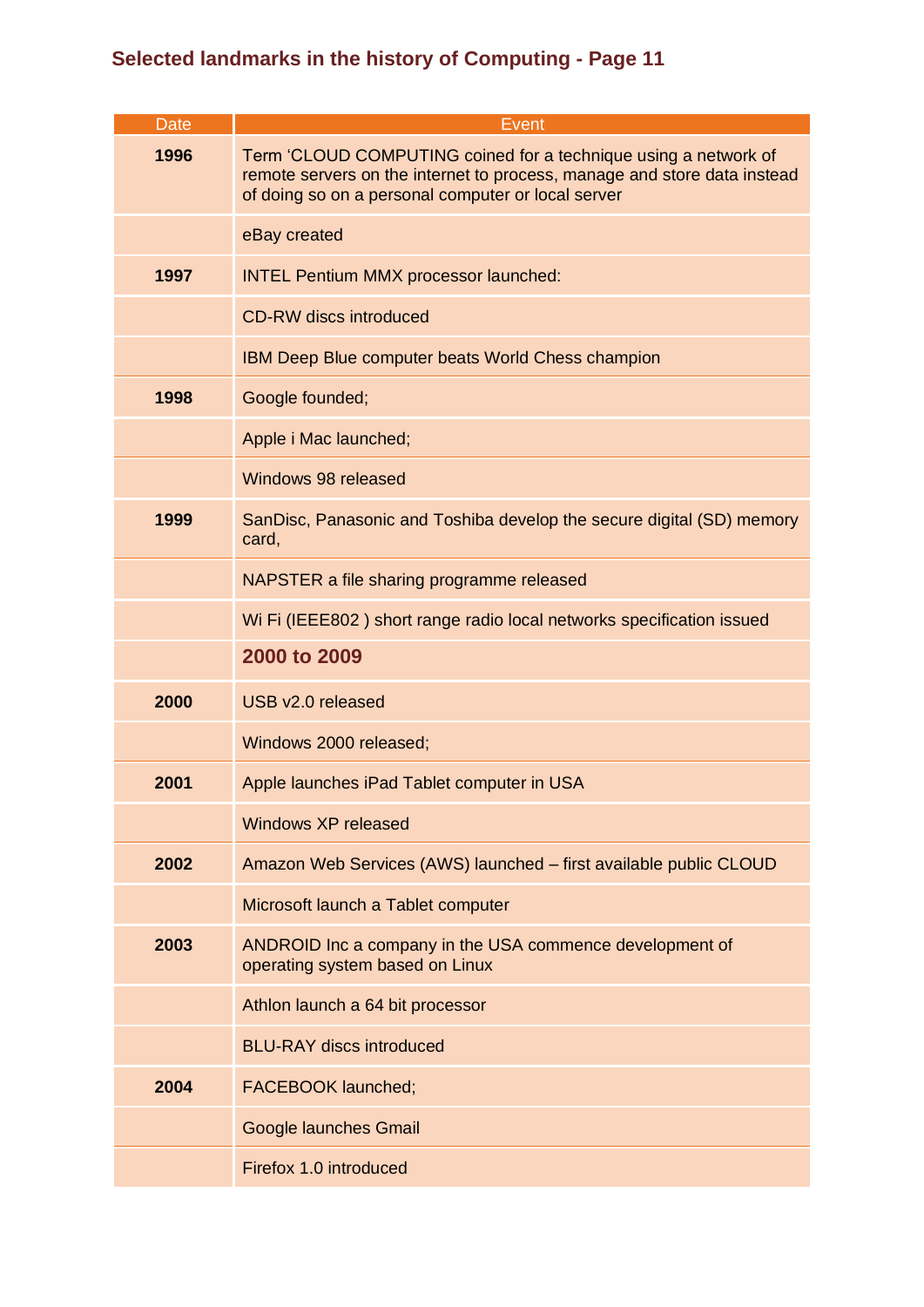| <b>Date</b> | Event                                                                                                                                                                                                    |
|-------------|----------------------------------------------------------------------------------------------------------------------------------------------------------------------------------------------------------|
| 2005        | Open Nebula public CLOUD computing platform launched:                                                                                                                                                    |
|             | <b>ANDROID Inc is bought by Google</b>                                                                                                                                                                   |
|             | <b>You Tube launched</b>                                                                                                                                                                                 |
| 2006        | <b>Twitter social media launched</b>                                                                                                                                                                     |
| 2007        | Windows Vista and Office 2007 released                                                                                                                                                                   |
|             | Google forms the Open Handset Alliance: a consortium including<br>Samsung, Motorola, Intel, Sprint, T-Mobile, Texas Instruments, LG<br>Electronics to promote ANDROID as an open source operating system |
| 2008        | ANDROID operating system released for first use on cellular phones                                                                                                                                       |
|             | USB v 3.0 released                                                                                                                                                                                       |
| 2009        | Cisco propose EDGE computing to reduce network usage demand                                                                                                                                              |
|             | Apple iPad launched in UK                                                                                                                                                                                |
|             | WHATSAPP a messaging and voice calling application is launched                                                                                                                                           |
|             | <b>INSTAGRAM, a video and photo sharing platform is launched</b>                                                                                                                                         |
|             | 2010 to 2019                                                                                                                                                                                             |
| 2010        | Microsoft launch AZURE public cloud service:                                                                                                                                                             |
|             | Windows 2010 released                                                                                                                                                                                    |
| 2011        | Apple launches SIRI smart speaker- a voice activated personal assistant                                                                                                                                  |
| 2012        | Raspberry Pi released                                                                                                                                                                                    |
|             | Quantum Supremacy defined by John Preskill of Caltech                                                                                                                                                    |
|             | ANDROID becomes the most popular operating system surpassing<br>Apples iOS                                                                                                                               |
| 2013        | Xbox one and PlayStation 4 released                                                                                                                                                                      |
|             | Microsoft Office 365 announced                                                                                                                                                                           |
| 2014        | Amazon launch Echo smart speaker for Prime customers                                                                                                                                                     |
| 2015        | NASA demonstrates their D-Wave Quantum Computer                                                                                                                                                          |
|             | Apple watch launched                                                                                                                                                                                     |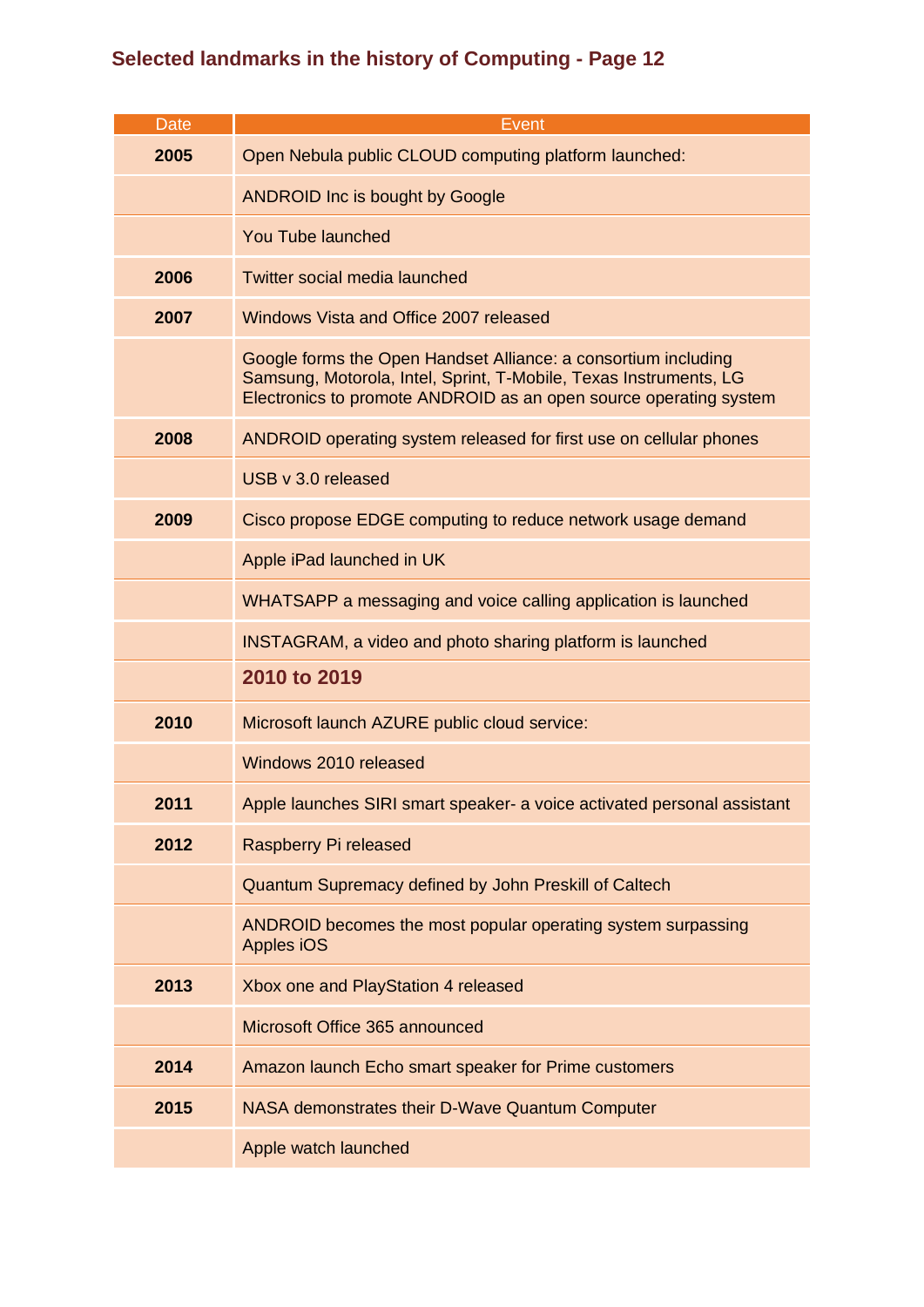| Date | Event                                                                                                                                                                                                          |
|------|----------------------------------------------------------------------------------------------------------------------------------------------------------------------------------------------------------------|
| 2016 | IBM announce Quantum Cloud computing available on their small 5 Quibit<br>machine                                                                                                                              |
|      | Google launch Google Home smart speaker personal assistant                                                                                                                                                     |
| 2018 | <b>INTEL at early stage research of silicon-based spin-qubit processors</b>                                                                                                                                    |
| 2019 | Google claim' Quantum Supremacy' had been achieved with their<br>quantum computer 'Sycamore' solving a problem in 200 seconds which<br>would take 10,000 years on the fastest alternative traditional computer |
| 2020 | ANDROID claimed to be used by 75% of world's mobile devices                                                                                                                                                    |

#### **Footnote.**

Prior to the formation of the Society of Telegraph Engineers in 1871, French mathematician Pascal devised in 1642 a mechanical calculating machine. In 1804 French Weaver Joseph Marie Jacquard patented a technique for automating complex cloth weaving patterns using pre-programmed punched cards to control his weaving machines. . This technique was later used for data entry in early computers. In 1821 Charles Babbage designed a Difference Engine, an ingenious mechanical device to automate essential calculations for navigation and astronomical tables. A replica Difference Engine is on display at the London Science Museum. Babbage also designed in 1843 an Analytical Engine, a massive mechanical device whose architecture closely aligned with a modern electronic computer. Mathematician Ada, Lady Lovelace, identified the need for programmes for this machine to operate, essentially establishing the concept of 'software. Babbage never completed building the Analytical Engine.

Ada Lovelace's work on Charles Babbage's Analytical Engine has led her to be considered the person who first saw the potential of computing for general programming beyond simple calculations.

#### **For further information see: -**

- Science Museum London computer history website [https://www.sciencemuseum.org.uk/objects-and-stories/thinking-machines-stories](https://www.sciencemuseum.org.uk/objects-and-stories/thinking-machines-stories-history-computing)[history-computing](https://www.sciencemuseum.org.uk/objects-and-stories/thinking-machines-stories-history-computing)
- Computer History Museum timeline <https://www.computerhistory.org/timeline/computers/>
- Centre for Computing History [http://www.computinghistory.org.uk/cgi/computing](http://www.computinghistory.org.uk/cgi/computing-timeline.pl)[timeline.pl](http://www.computinghistory.org.uk/cgi/computing-timeline.pl)
- Lecture 'A Brief History of Computing 1948-2015' by Martyn Thomas Professor of Information Technology and Computing, Gresham College.